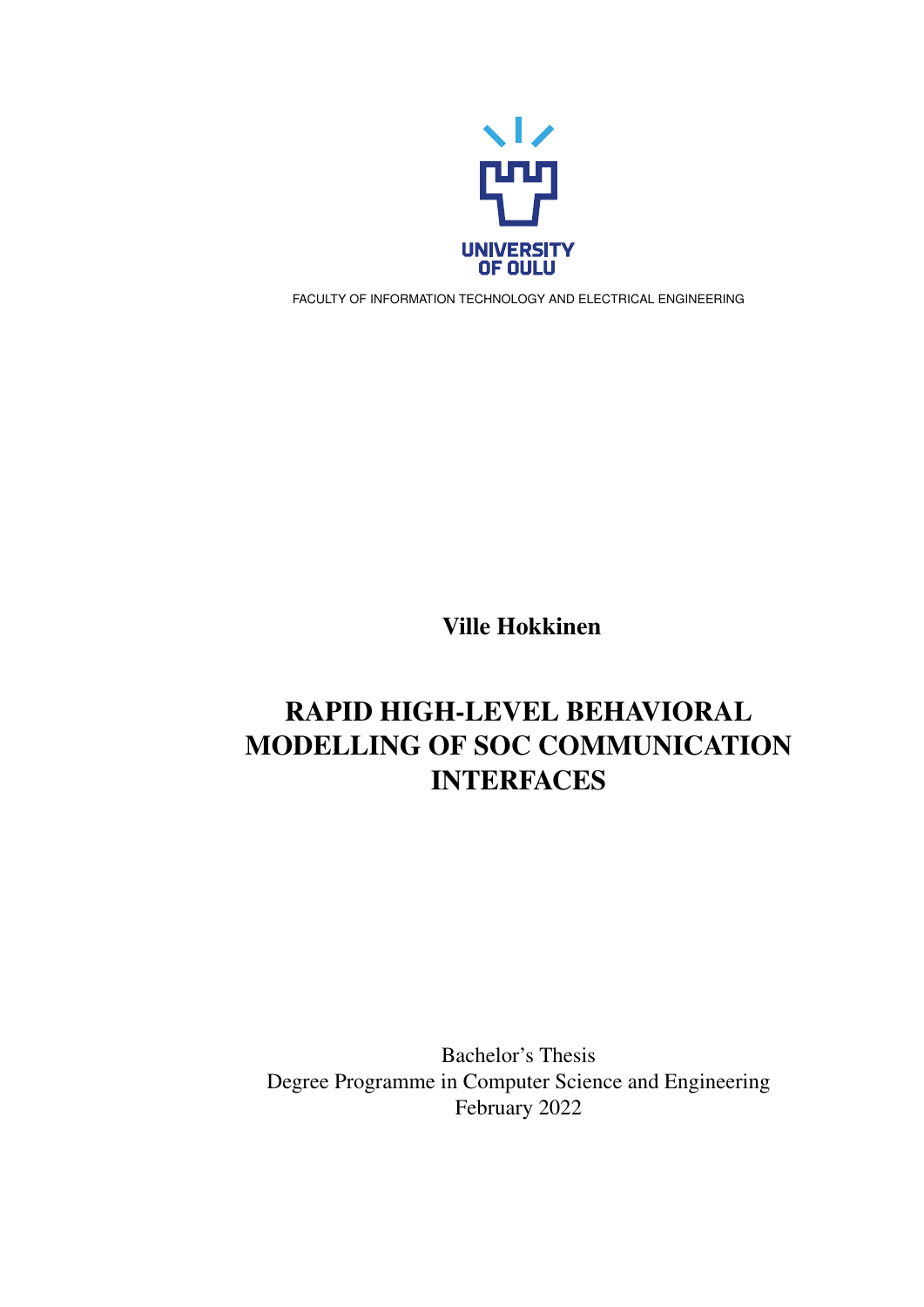<span id="page-1-0"></span>Hokkinen V. (2022) Järjestelmäpiirien tiedonsiirtoyhteyksien nopea korkean tason käytösmallinnus. Oulun yliopisto, Tietotekniikan tutkinto-ohjelma, [22](#page-21-0) s.

# TIIVISTELMÄ

Laitteistojen ja systeemien kasvava kompleksisuus lisää niiden mallinnukseen vaadittua työmäärää ja resursseja. Erityisesti järjestelmäpiireissä (SoC) mallinnuksen monimutkaistuminen näkyy. Elektronisen järjestelmätason (ESL) mallinnus käyttämällä tapahtumatason mallinnuksen (TLM) hyötyjä vähentää vaadittuja resursseja ja nopeuttaa mallinnukseen kuluvaa aikaa.

Tässä opinnäytetyössä tarkastellaan likimääräisesti ajastettua mallinnusta käytösmallinnuksen kontekstissa abstrakteilla prosessointi elementeillä ja abstrakteilla sovittelu proseduureilla.

Tässä työssä kuvataan myös järjestelmäpiirin ja TLM:n perusperiaatteet, jonka jälkeen tutkitaan erään yrityksen SoC:in tiedonsiirtoväylän mallinnuksen ongelmaa, ja tutkitaan TLM ratkaisua mallinnusongelmalle.

Avainsanat: järjestelmäpiiri, tiedonsiirtoväylä, elektroninen järjestelmätaso, tapahtumatason mallinnus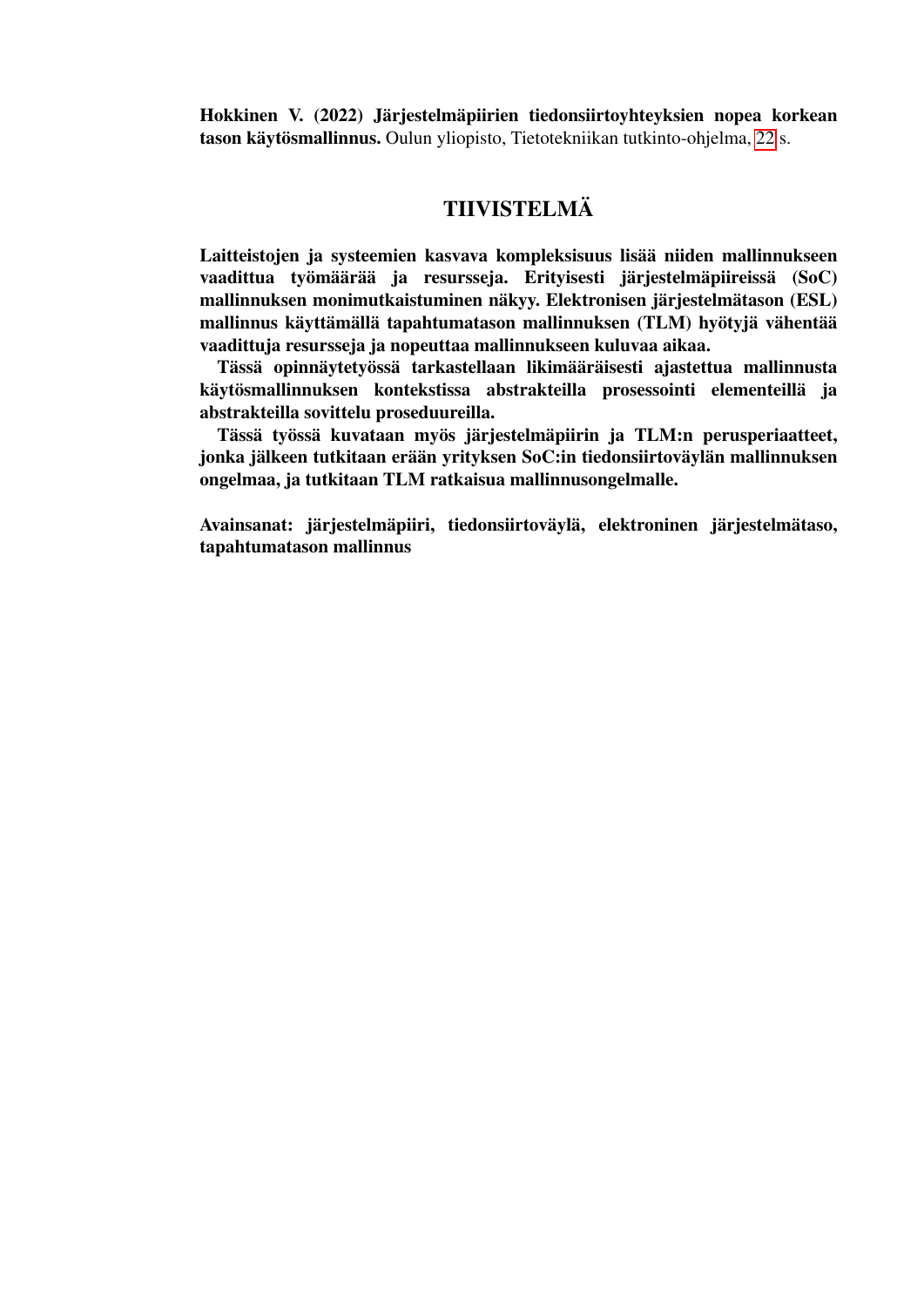<span id="page-2-0"></span>Hokkinen V. (2022) Rapid High-Level Behavioral Modelling of SoC Communication Interfaces. University of Oulu, Degree Programme in Computer Science and Engineering, [22](#page-21-0) p.

#### **ABSTRACT**

The increasing complexity of hardware and software systems increases the amount of labour and resources required to model them. Especially in systemon-chips (SoC), the complexity of modeling is evident. Electronic system-level (ESL) modeling using the benefits of transaction level modeling (TLM) reduces the required resources and speeds up the modeling time.

This thesis examines approximately timed modeling in the context of behavioral modeling with abstract processing elements and abstract arbitration procedures.

This thesis describes the basic principles of SoC:s and TLM, and then a problem of modeling a SoC communication interface for a company is investigated, and a TLM solution to the modeling problem is explored.

Keywords: system-on-chip, communication interface, electronic system-level, transaction level modeling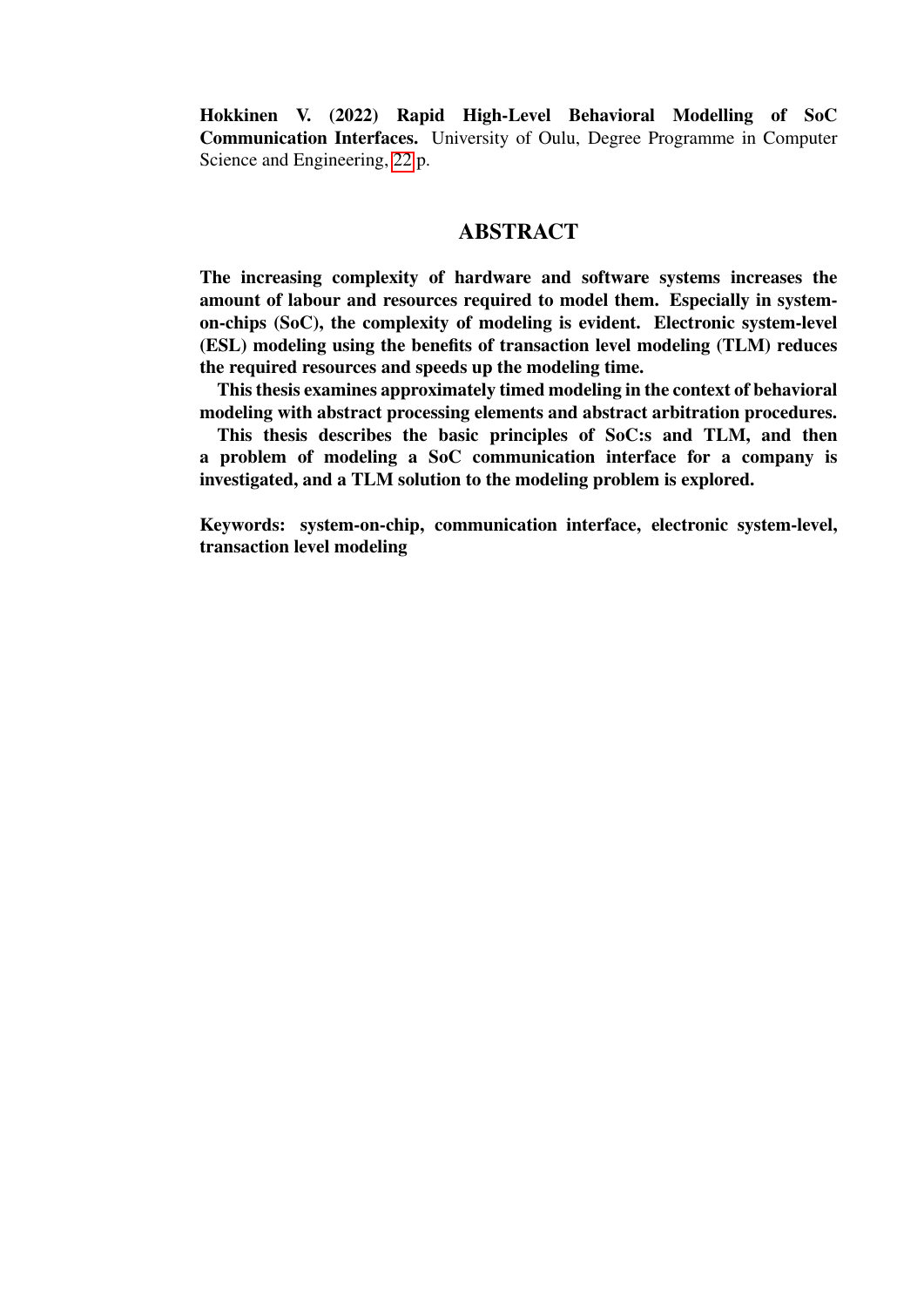# **TABLE OF CONTENTS**

<span id="page-3-0"></span>

|                |                 | <b>TIIVISTELMÄ</b> |                                   |                |  |  |
|----------------|-----------------|--------------------|-----------------------------------|----------------|--|--|
|                | <b>ABSTRACT</b> |                    |                                   |                |  |  |
|                |                 |                    | <b>TABLE OF CONTENTS</b>          |                |  |  |
|                |                 |                    | LIST OF ABBREVIATIONS AND SYMBOLS |                |  |  |
| 1.             | 6               |                    |                                   |                |  |  |
| 2.             |                 |                    |                                   |                |  |  |
|                |                 |                    |                                   |                |  |  |
|                |                 |                    |                                   | $\overline{7}$ |  |  |
|                |                 |                    |                                   | $\overline{7}$ |  |  |
|                |                 |                    |                                   | 9              |  |  |
|                |                 |                    |                                   | 10             |  |  |
|                | 13              |                    |                                   |                |  |  |
|                | 3.1.            | 13                 |                                   |                |  |  |
|                | 3.2.            |                    |                                   |                |  |  |
|                |                 |                    |                                   |                |  |  |
|                |                 | 3.2.2.             |                                   |                |  |  |
|                | 3.3.            | 14                 |                                   |                |  |  |
|                | 3.4.            | 15                 |                                   |                |  |  |
|                |                 |                    |                                   | 15             |  |  |
|                |                 | 3.4.2.             |                                   | 16             |  |  |
|                | 3.5.            |                    |                                   | 17             |  |  |
|                |                 |                    |                                   | 17             |  |  |
|                |                 | 3.5.2.             |                                   | 17             |  |  |
|                |                 | 3.5.3.             |                                   | 17             |  |  |
|                |                 | 3.5.4.             |                                   | 17             |  |  |
|                |                 | 3.5.5.             |                                   | 18             |  |  |
| $\mathbf{4}$ . | 19              |                    |                                   |                |  |  |
| 5.             | 20              |                    |                                   |                |  |  |
| 6.             | 21              |                    |                                   |                |  |  |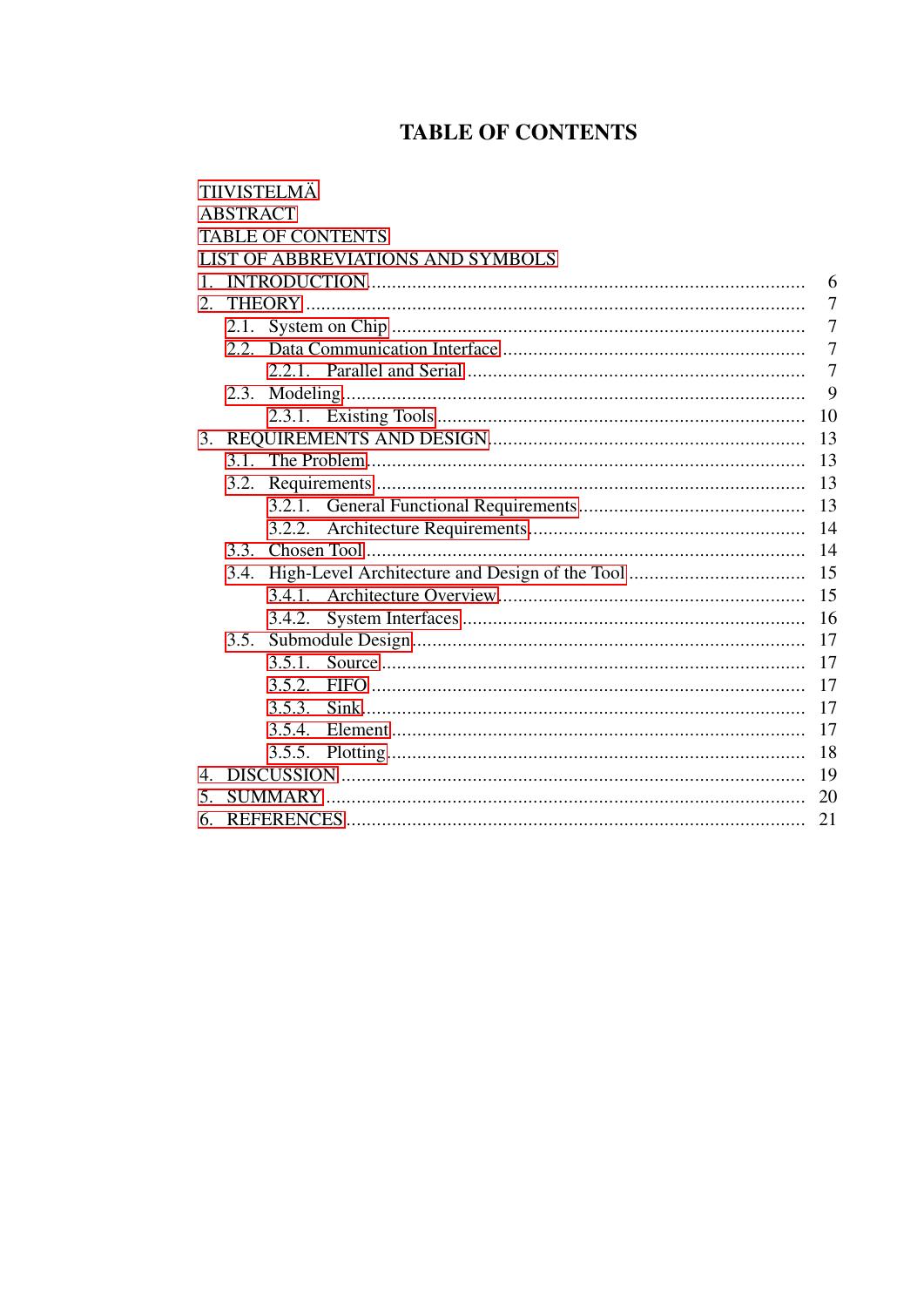# <span id="page-4-0"></span>LIST OF ABBREVIATIONS AND SYMBOLS

| <b>SoC</b>  | System on Chip                                          |
|-------------|---------------------------------------------------------|
| <b>ESL</b>  | Electronic System-Level                                 |
| <b>TLM</b>  | <b>Transaction Level Modelling</b>                      |
| <b>DSE</b>  | Design Space Exploration                                |
| IC          | <b>Integrated Circuit</b>                               |
| <b>HW</b>   | Hardware                                                |
| <b>FIFO</b> | First In, First Out                                     |
| <b>IP</b>   | <b>Intellectual Property</b>                            |
| <b>VHDL</b> | Very high-speed integrated circuit Hardware Description |
|             | Language                                                |
| SysML       | <b>Systems Modeling Language</b>                        |
| <b>UML</b>  | Unified Modeling Language                               |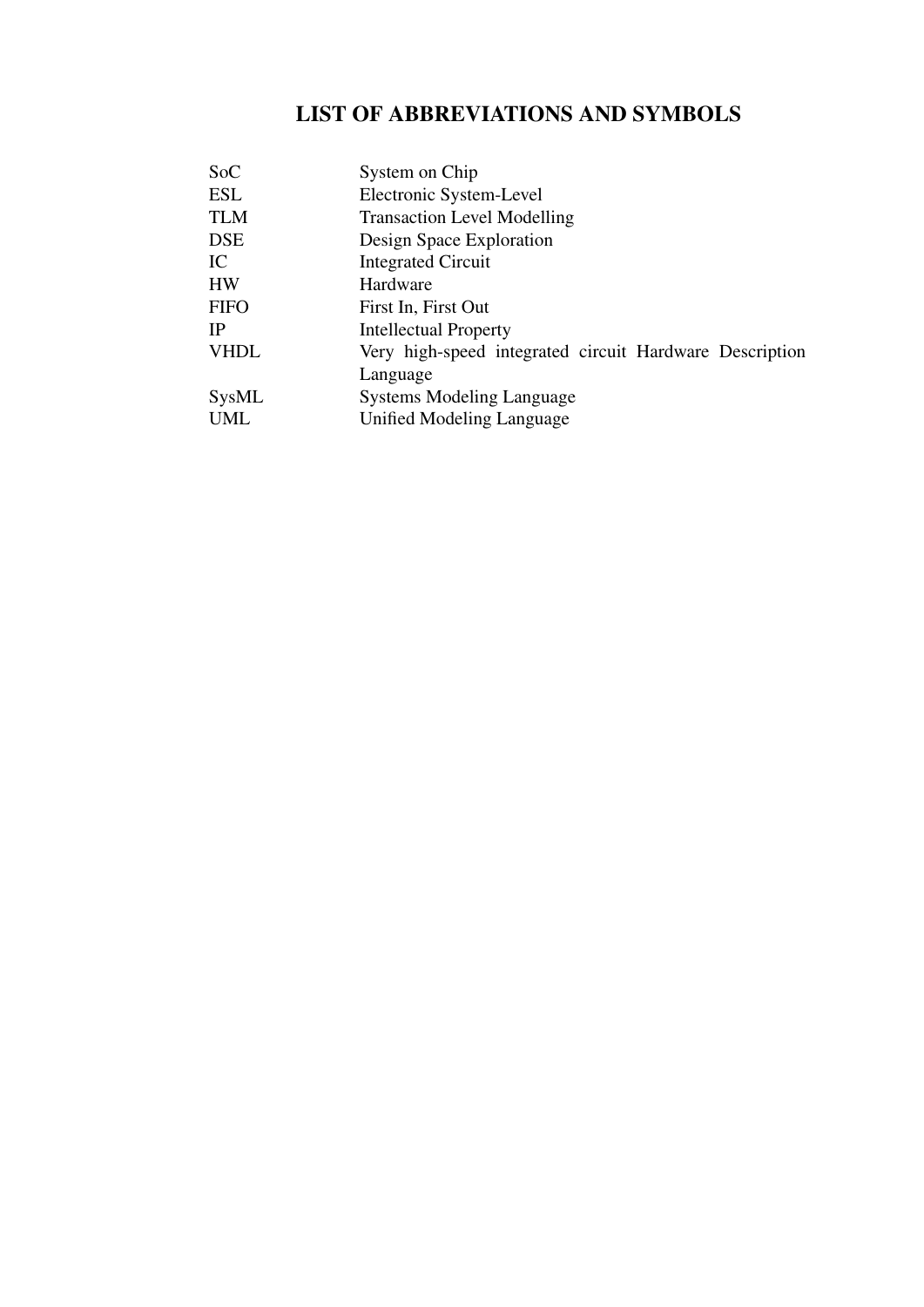#### 1. INTRODUCTION

<span id="page-5-0"></span>The increasing complexity of system-on-chips (SoC), combined with the drive for more sophisticated applications utilizing the available resources smarter and more energy-efficient, has driven designers around the world to increase the level of abstraction in system modelling. This has been pursued by adopting electronic systemlevel (ESL) design methodologies to lower simulation times and reduce the labour intensity of the modeling. Modeling systems early gives the engineers a chance to catch issues earlier in the development cycle, making correcting the issues cheaper and easier. [\[1\]](#page-20-1)

Transaction level modelling (TLM) is a set of techniques that enable ESL and make it practical. Implementing these methodologies in system design has several application areas: architectural modeling, algorithmic modeling, virtual software development platforms, functional verification and hardware refinement. [\[2](#page-20-2) Section 1.3]

#### Communication

<span id="page-5-1"></span>

Figure 1. System modeling graph

In the context of behavioral modelling of SoC communication interfaces, this thesis looks into approximately timed modelling with abstract arbitration procedures and abstract processing elements. From the system modeling graph introduced by Cai et al. in Figure [1](#page-5-1) [\[3\]](#page-20-3), that would correspond to bus-arbitration modelling. This allows the model accurate design space exploration (DSE), while decreasing the complexity of the model and the needed labour to produce the model.

This thesis will look into different options for rapid TLM and explore a solution for a company with a DSE problem in their communication interface under development. The problem also includes the need for the solution to be applicable to future similar modeling DSE problems,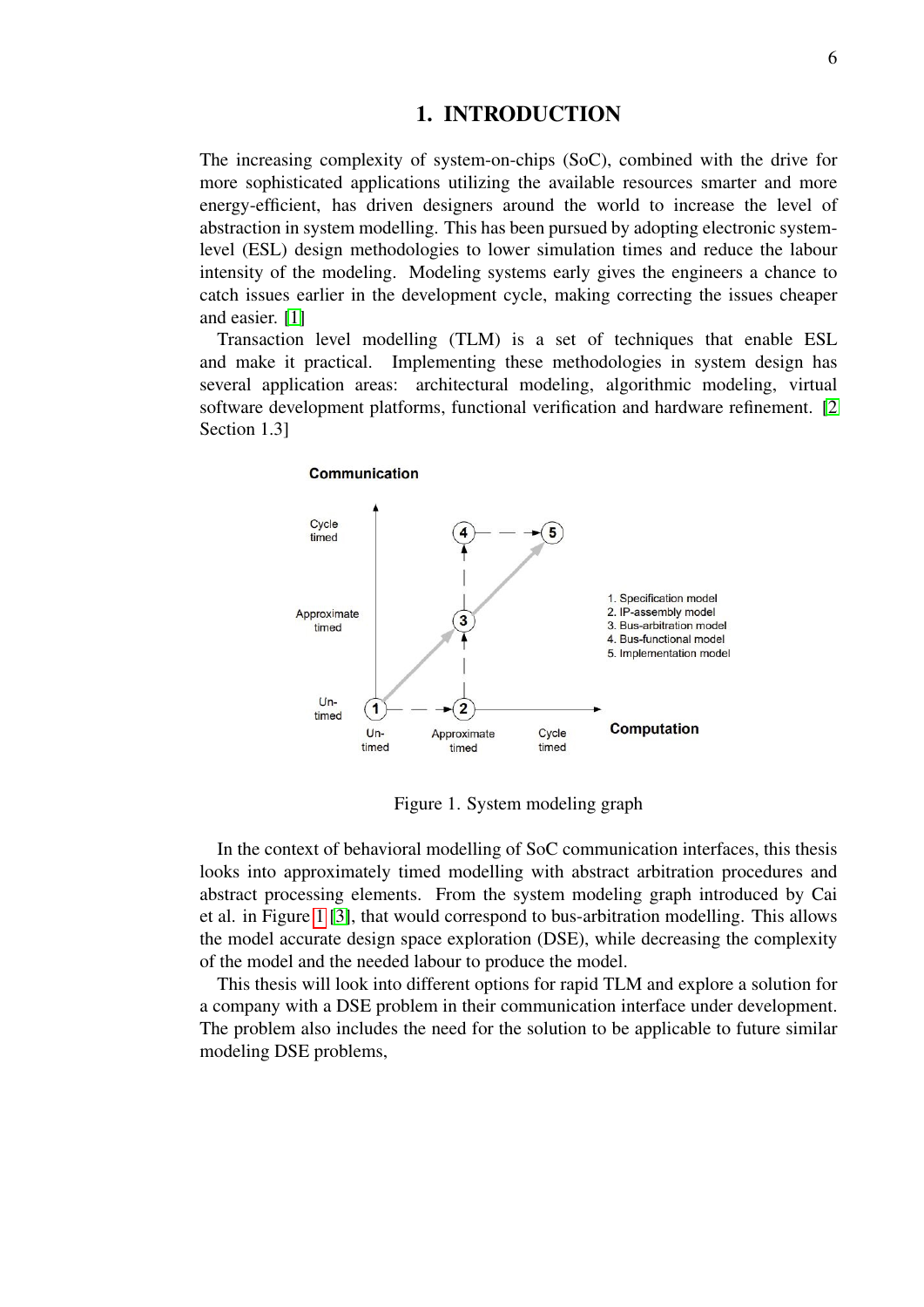#### 2. THEORY

#### 2.1. System on Chip

<span id="page-6-1"></span><span id="page-6-0"></span>SoC is, by definition, an integrated circuit (IC) system with all of the components of a specified electronic system integrated on the chip. In this context, system includes a microprocessor, memory and peripherals. One kind of memory is First In, First Out (FIFO) memory, found in SoC:s.

SoC:s are found in every consumer product area, and semiconductor companies are moving towards SoC designs, due to their numerous benefits. SoC design provides lower system cost, compact system size, reduced power consumption, increased performance and intellectual property (IP) blocks, which can be reused, customized and optimized.

Even though moving to SoC provides many benefits, it also has its disadvantages. For example, in big designs the whole logic may not fit on the chip. Also the manufacturing becomes a challenge, as now the whole chip needs to be manufactured instead of modules. Same problems arise in design verification and validation, as verifying and validating individual modules becomes hard or impossible, due to the system being monolithic. [\[4,](#page-20-4) [5](#page-20-5) Section 1]

#### 2.2. Data Communication Interface

<span id="page-6-2"></span>Communication interfaces in computer science consist of data lines on which data is sent and received. This data transmission is done in a diverse set of protocols and arrangements, such as serial and parallel protocols, depending on where the interface is used. They are used to make other systems available to communicate with. The data in this communication consists of either address, control and payload type items. Address is used to communicate a location in which some operation is performed, control describes what kind of operations are performed and payload information which the communication system transmitting or receiving.

The place of the interface and type of data handled in the interfaces poses some indirect requirements on the system. An interface used for transmitting controls typically is more vulnerable to errors, as the tolerances are smaller and resources for highly accurate error correction are not always available. Interfaces used for transmitting payloads typically have more redundancy in the form of system level repetition and error correction procedures. [\[6\]](#page-20-6)

The lines between systems are most typically electrical wires, but optical cabling can also be used, both having their advantages and disadvantages. Electrical signals are transmitted as a difference in voltage in the wire, and optical signals as fluctuations in the light inside the cable.

#### *2.2.1. Parallel and Serial*

<span id="page-6-3"></span>In parallel communication, bits are sent on parallel data lines, with a package consisting of the state of the lines at the corresponding moment in time, as per Figure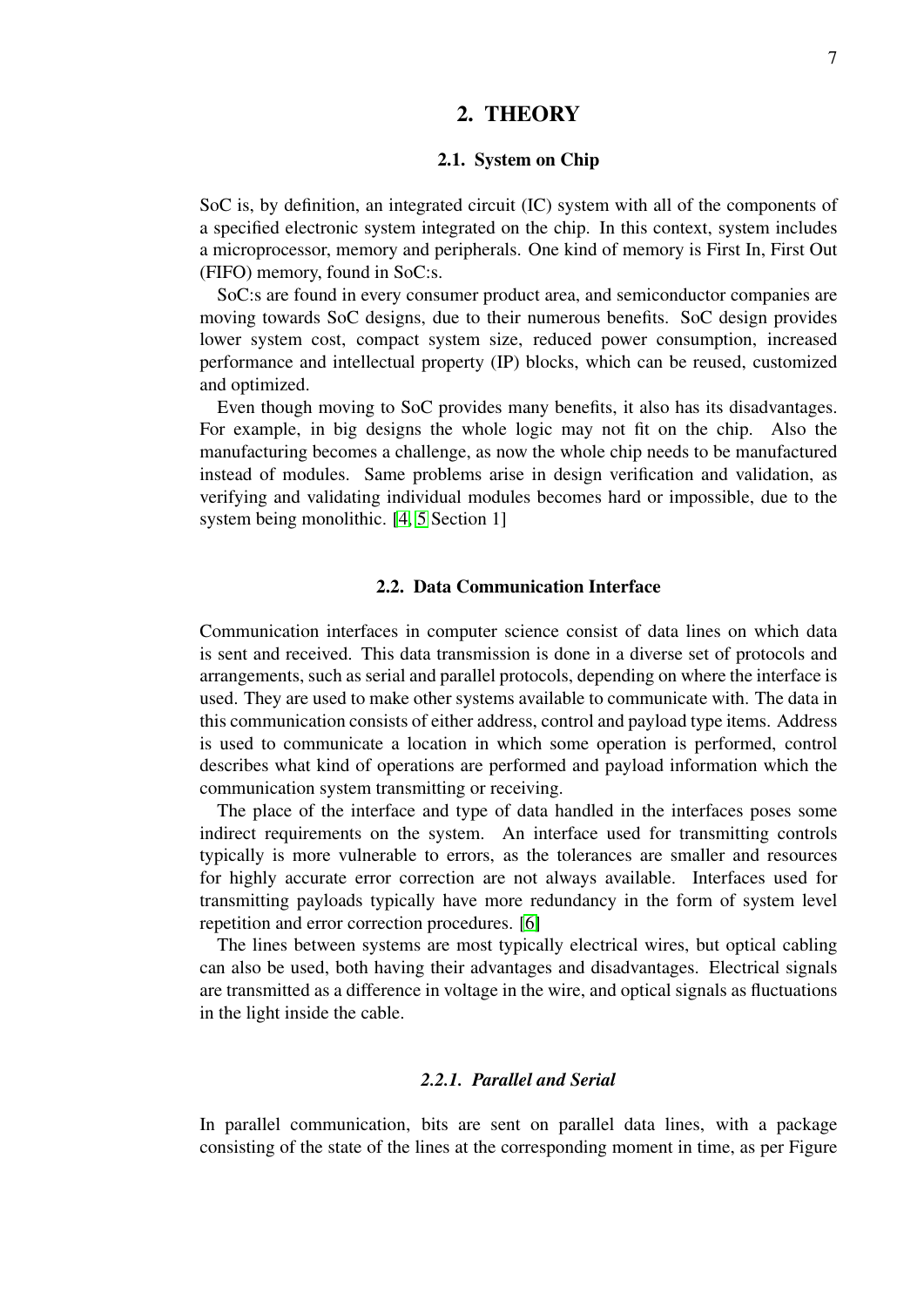

Figure 2. Communication interface.

<span id="page-7-0"></span>[3.](#page-7-0) A data line is required for each bit and an additional data line for synchronization. Parallel data transmission is competent over small distances, but over longer distances, the cost of multiple data lines becomes a problem, and signals in the cables may get misaligned, causing timing skew and packet corruption on the receiving end. [\[7](#page-20-7) Section 7.5]



Figure 3. Parallel interface.

Serial communication on the other is carried out on only one data line, where packets are sent in subsequent bits as in Figure [4.](#page-8-1) The advantage of this is that bits arrive in the right order in the receiver. Also, due to the decrease in the required number of wires, circuitry and cabling become simpler and more affordable. Serial communication has become more practical over the years compared to its earlier days, due to the increase in circuit speeds and the development of a wide variety of protocols. These protocols aim to work at different transfer speeds, as the number of errors and disturbances in data transmission grows with speed. [\[8\]](#page-20-8)

An example package from universal asynchronous receiver-transmitter protocol is shown in Figure [5,](#page-8-2) which shows how in addition to data payload, other types of bits than data bits are added to a packet. Here one start bit is added, to mark the start of the package to the receiver. The start bit is followed by the payload. After the payload, parity bit or bits are added, to check the validity of data. This is done by using some algorithm on the data, which outputs the parity bits. This algorithm is also performed on the payload in the receiving end, providing the same parity bits if the data is the same. If one bit of the data is different, the algorithm aims to change the parity bit or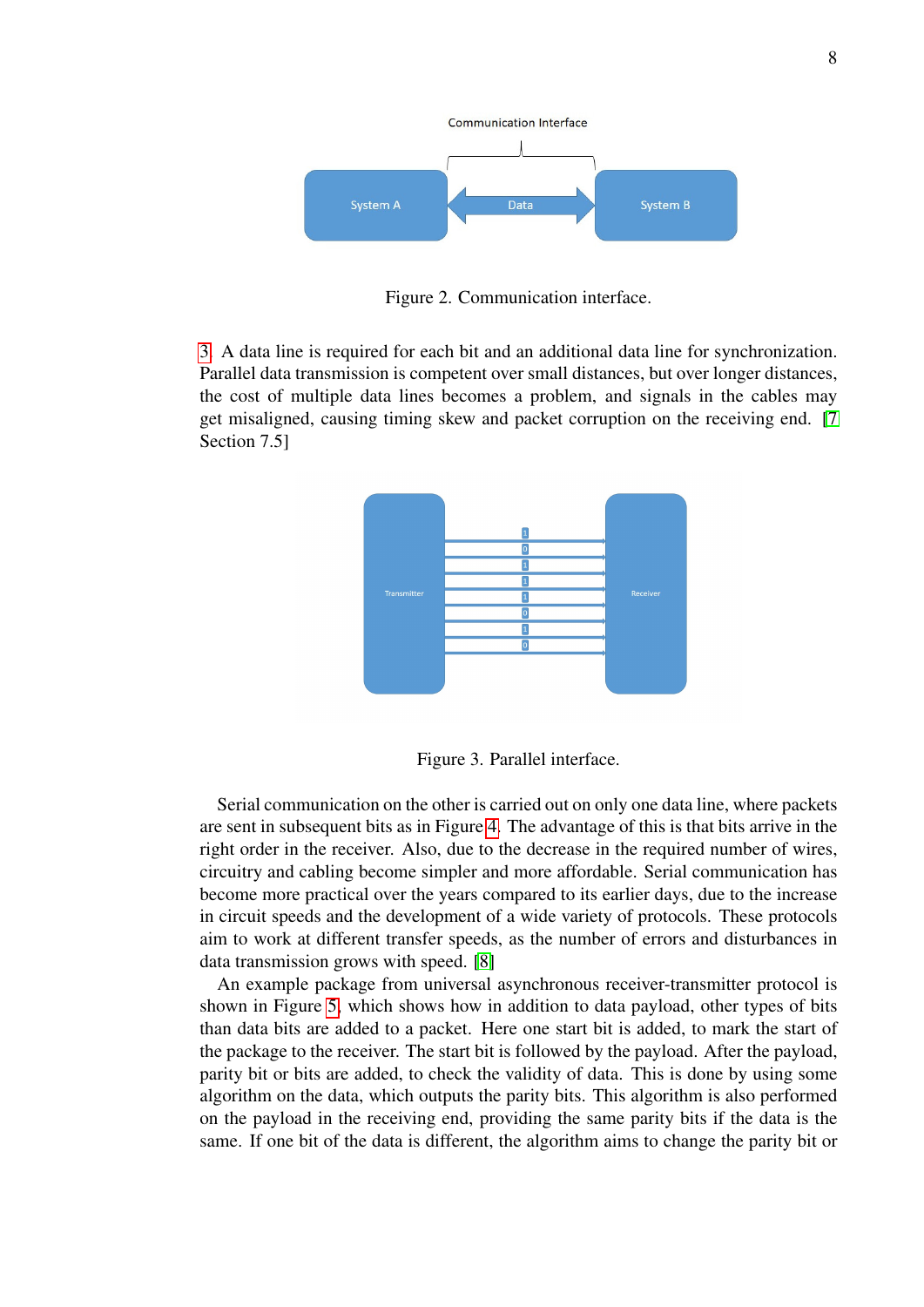<span id="page-8-1"></span>

Figure 4. Serial interface.

<span id="page-8-2"></span>bits so that the receiver notices the data corruption, and can inform the sender, that the data was corrupted and a resend is required.



<span id="page-8-0"></span>Figure 5. Example packet from universal asynchronous receiver-transmitter protocol.



2.3. Modeling

Figure 6. Behavioral model use case example.

TLM has been widely adopted in different fields and several tools have been introduced for modeling tasks. In general, TLM:s impose a trade off between simulation speed and accuracy loss. The problems designers face now relate to reusability of modelled system blocks and capturing the right amount of complexity in the model. The models need to also have support for being flexible and quickly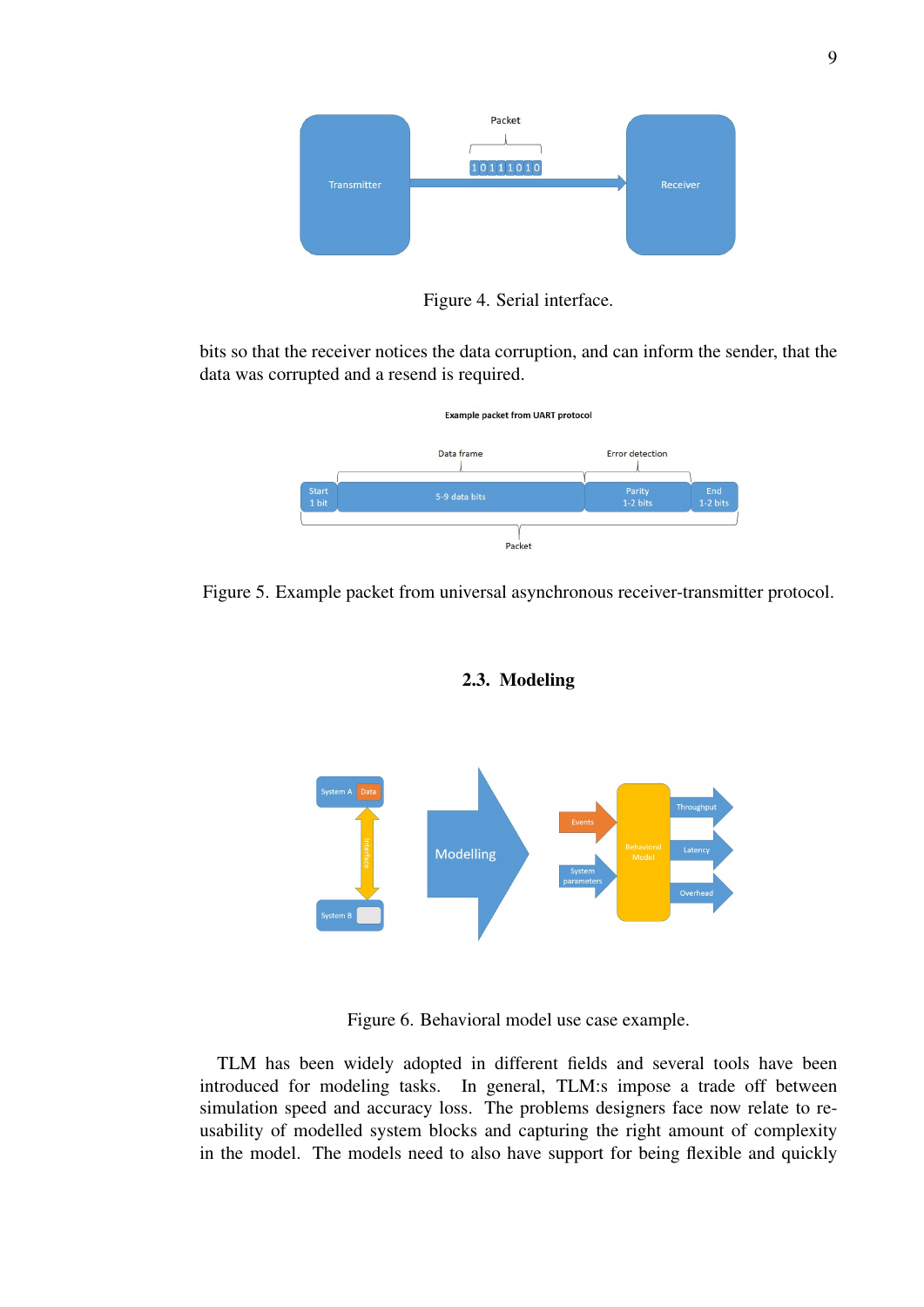adaptable, due to rapidly changing design needs. The modelling and eventual refinement of Intellectual Property (IP) blocks becomes a priority as block like interface-based design allows for the needed flexibility. [\[9\]](#page-20-9)

TLM modelling can in theory be done with almost all high level languages. Still some specific versions have emerged which offer better support for different aspects of modelling. [\[2](#page-20-2) Section 1.4]

<span id="page-9-1"></span>

Figure 7. Use of languages.

#### *2.3.1. Existing Tools*

<span id="page-9-0"></span>You can see in Figure [7](#page-9-1) [\[2](#page-20-2) Section 1.4] some of the general use cases for different modeling coding languages. The most suitable of these are described in more detail below, in addition to some unorthodox, but still possible options.

#### SystemC

SystemC is a C++ language extension with class libraries used for system design and verification. It is especially used for modeling system partitioning, assessing and establishing hardware or software block assignment, and designing and quantifying communication between and amid operative blocks. SystemC is used for architectural exploration by well-known companies in the electronic design automation, intellectual property, embedded software, electronic systems, and semiconductor industries [\[10\]](#page-20-10). SystemC has been criticized for lacking support for verification and debugging, being expensive on resources to run and being difficult to debug. [\[11\]](#page-20-11)

#### VHDL

Very High-Speed Integrated Circuit Hardware Description Language (VHDL) is a formal notation that is designed to be used in every phase of electronic systems design. According to the IEEE standard, VHDL has support for "the design, development, verification, synthesis, and testing of hardware designs; the communication of hardware design data; and the maintenance, modification, and procurement of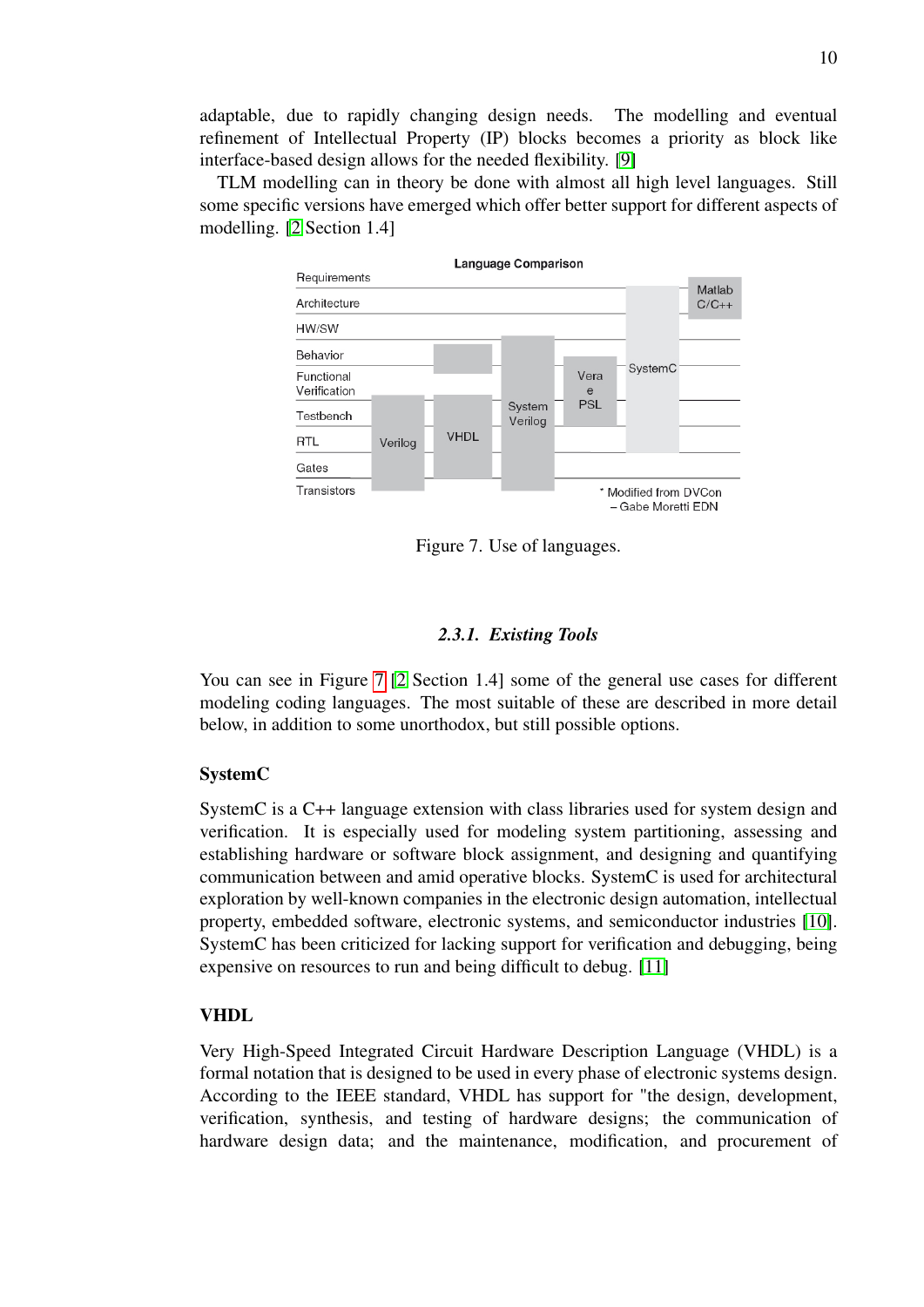hardware." [\[12](#page-20-12) p.14]. As a hardware description language, the main focus for VHDL behavioral modeling is in modeling low level hardware circuits. This falls out of the scope of this thesis.

#### SysML

Systems Modeling Language (SysML) is to be used as a commonplace modeling language for use cases in Systems Engineering. It has support for the analysis, specification, validation, and verification of systems such as hardware, software, processes, information, facilities, and personnel. It is built upon Unified Modeling language (UML) as an UML 2 profile, meaning it reshapes UML by three structures, which are tagged values, stereotypes, and constraints. SysML has support for SysMLas-model-simulation, where the modeled system can be run on a behavioral modeling engine. [\[13\]](#page-20-13)

#### DIPLODOCUS

DIPLODOCUS is a UML profile run on an open-source toolkit TTool for modeling and designing data-flow embedded systems from UML and SysML diagrams. It is based on four principles: using high-level and well-known language, abstracting data, using simulation and static formal analysis techniques on models, and separation of architecture and application. Because of the underlying transformation rules, DIPLODOCUS design can be used to generate a SystemC executable that generates visualizable traces or to generate LOTOS code, a formal description technique, which is supported and standardized by formal validation tools.[\[14\]](#page-20-14)

#### Universal Verification Methodology

Universal Verification Methodology (UVM) is a methodology, which is used to verify IC designs [\[15\]](#page-20-15). It is a class library to SystemVerilog, which is an hardware verification and description language [\[16\]](#page-20-16). The focus of UVM is in helping companies develop testbench structures, which are modular, reusable and scalable. UVM has been criticized for having a steep learning curve [\[17\]](#page-21-1), and for this reason will not be considered for later modeling efforts, as it falls out of the scope of this thesis.

#### JavaScript

JavaScript is a popular scripting language, which can be used together with Node.js, an asynchronous event-driven runtime environment for JavaScript code, to create executable applications. Together JavaScript and Node.js can be used to create easy to maintain, high-level, operating system independent and fast applications. JavaScript also supports importing C/C++ native addons, allowing for integrating existing real system code to the model, bringing the model closer to reality. JavaScript also has an extensive libraries containing tools for many kinds of data manipulation as well as tools for assisting development. [\[18,](#page-21-2) [19\]](#page-21-3)

While any high-level language can be used for TLM modeling, no proof of JavaScript being used for modeling was found. This hampers modeling, as no proof of concept is available as an example.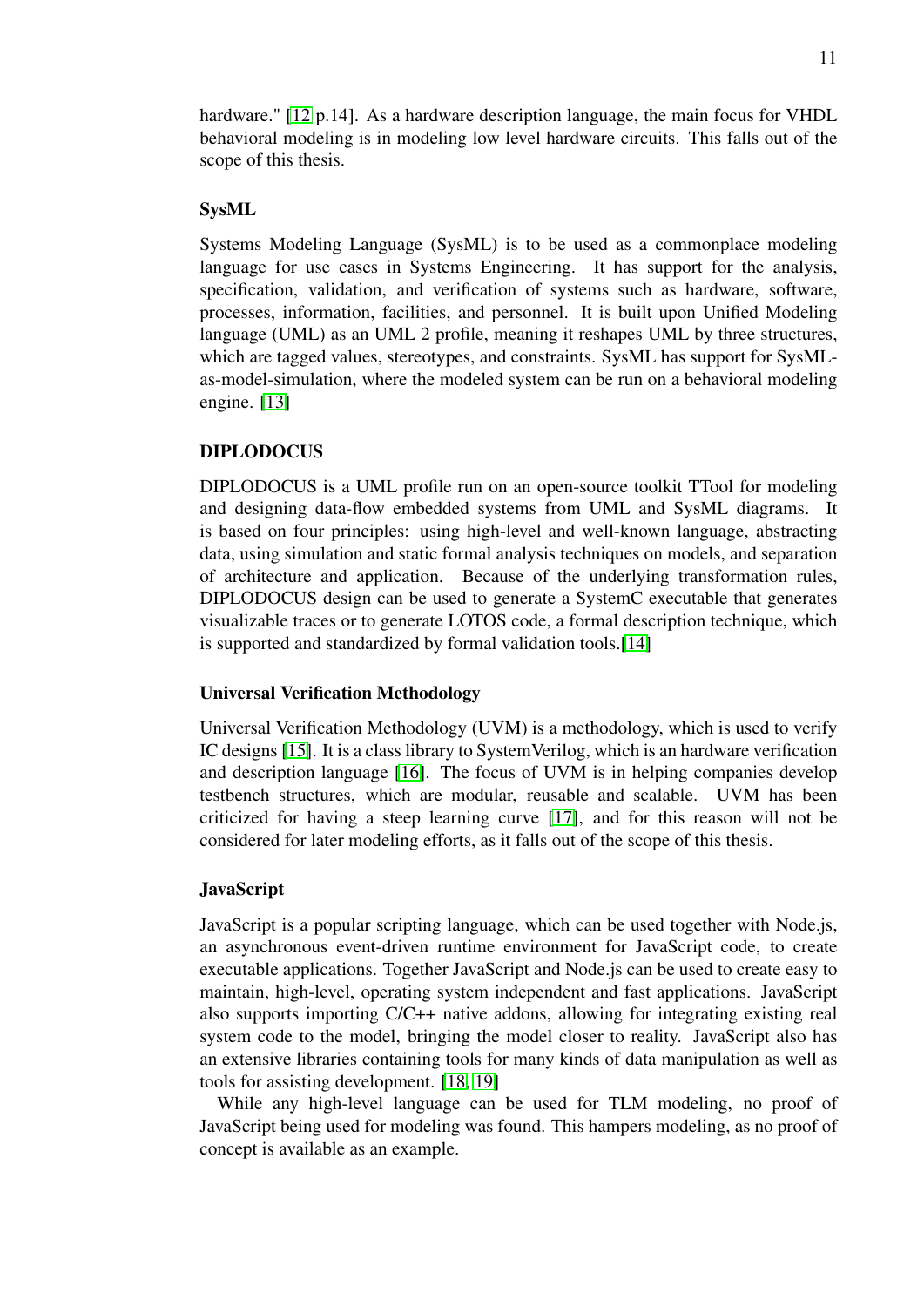## Python

Python is a high-level programming language, used for general-purpose programming. Main focus of the language is in readability and producing clear and logical code for both small and large projects. It has extensive libraries for various data manipulation techniques and it has support for asynchronous operations in the form of coroutines. [\[20\]](#page-21-4)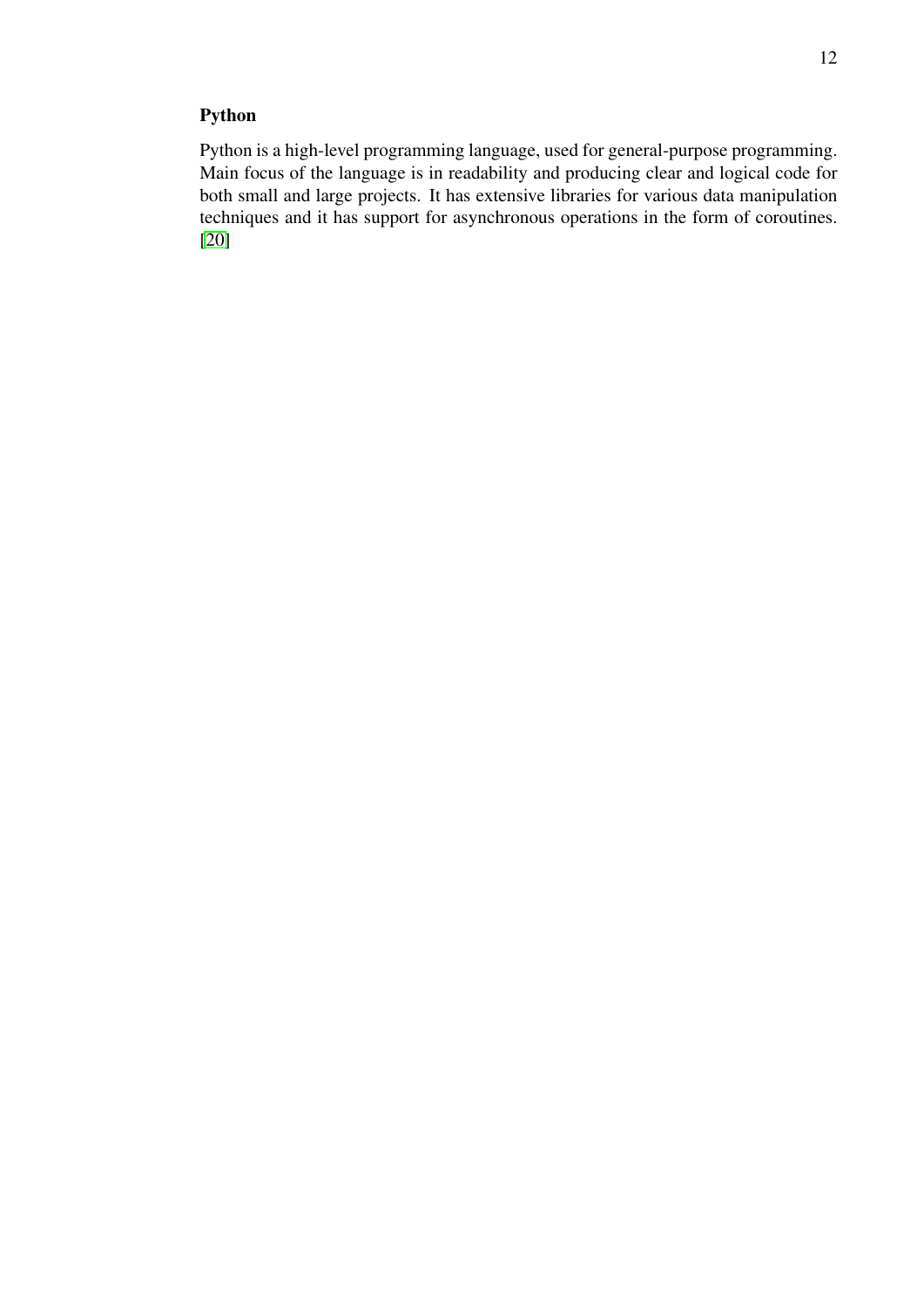#### 3. REQUIREMENTS AND DESIGN

#### 3.1. The Problem

<span id="page-12-1"></span><span id="page-12-0"></span>There are a good deal of different communication interfaces in the company's product, and an example interface is provided in Figure [8.](#page-12-4) One of the key design factors for optimized systems in the product is finding the optimal parameters for all the interfaces. This optimization needs a robust and a reliable way to model different design options. As a part of this thesis work a solution in the form of a general model is explored and an example design is described.

<span id="page-12-4"></span>

Figure 8. Problem description.

#### 3.2. Requirements

<span id="page-12-2"></span>The development environment in the company combined with the use case for the model impose some requirements on the model. In this chapter the requirements are highlighted and introduced under two topics: one for bringing forth the functional requirements for the modeling system and one for highlighting the architectural requirements for the modeling system architecture.

#### *3.2.1. General Functional Requirements*

<span id="page-12-3"></span>The model needs to provide certain output parameters to measure the functionality of the link. It needs to offer throughput for different use cases, suitable FIFO size for the data flow, approximate power consumption of the system and latency for each control passed through the interface. The model also needs to have certain static parameters, which can be profiled using the model, such as the number of parallel data lines and FIFO:s, control command sizes and the composition of the higher level controls, clock frequency and data encoding.

In addition, the model has needs to have an intuitive input and output interface which can be handled in a standard way. This way different use cases can be crafted to suit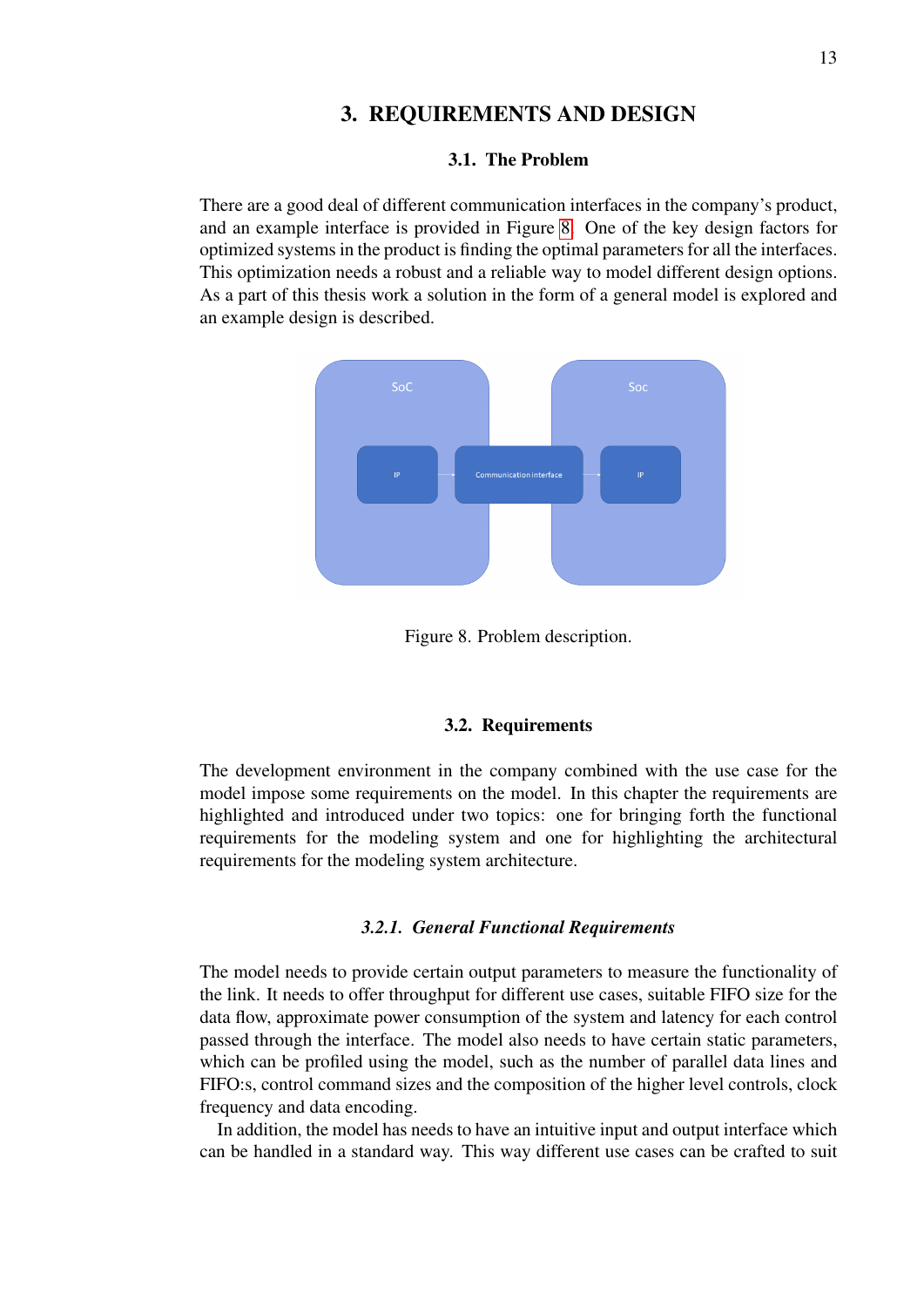the need of the use case that is investigated. The input data flow needs to be in high enough abstraction that creating new use cases is easy and efficient. To accomplish this, the model needs to have a parser to break down high-level controls into low-level control commands to pass through the system. Using the predetermined output the model should also have a standard logging and visual representation of the logs. The model should also have a built-in tracing and debugging to find possible problems with the design. These should also be plotted for more accessible debug data.

#### *3.2.2. Architecture Requirements*

<span id="page-13-0"></span>The interface model needs to be re-usable as many different use cases within the company exist for such a communication interface model. Re-usability greatly lowers the required design time in future applications, but increases the current design time. To achieve re-usability the model should be modular, with thought put into possible future extensions.

The model also needs to have some kind of abstract definition for communication system components, with additional details being added on per model basis. This also supports the re-usability aspect of the design, as it is relatively easy to build a new system model with generic components.

The model should provide easy debugging for finding out faults in the system. The model needs to also support parallelism and data priority, as data is coming in to the system from multiple sources and being fed through multiple FIFO:s, with different priority associated with different data.

The requirements have been summarized in Table [1,](#page-14-2) where some examples have been provided and the effect of the requirement has been evaluated along with where the requirement is targeted at.

#### 3.3. Chosen Tool

<span id="page-13-1"></span>The major options for modeling are JavaScript, SystemC and Python. All other tools get pruned out by either being unsuitable for this task or unsupported for this kind of modeling. From these options the JavaScript tool run on Node.js was chosen for its high-level coding language properties and built-in support for being used in webbased applications. Using TypeScript, a superset for JavaScript, we can also achieve strict type checking, easing future development. The Node.js runtime offers a built-in asynchronous high-performance JavaScript engine for fast modeling. It has an event loop which can be used in TLM for accurate and efficient model execution. For plotting the modeling data a Python tool, Bokeh, will be used as a working framework for similar plotting has already been completed in another project.

Possible challenges might appear in building the needed code library for successful modeling, as no such library exists to the best of authors knowledge. Other challenges might appear in debugging the model while it is still in production, as the event loop is not the easiest to keep track of.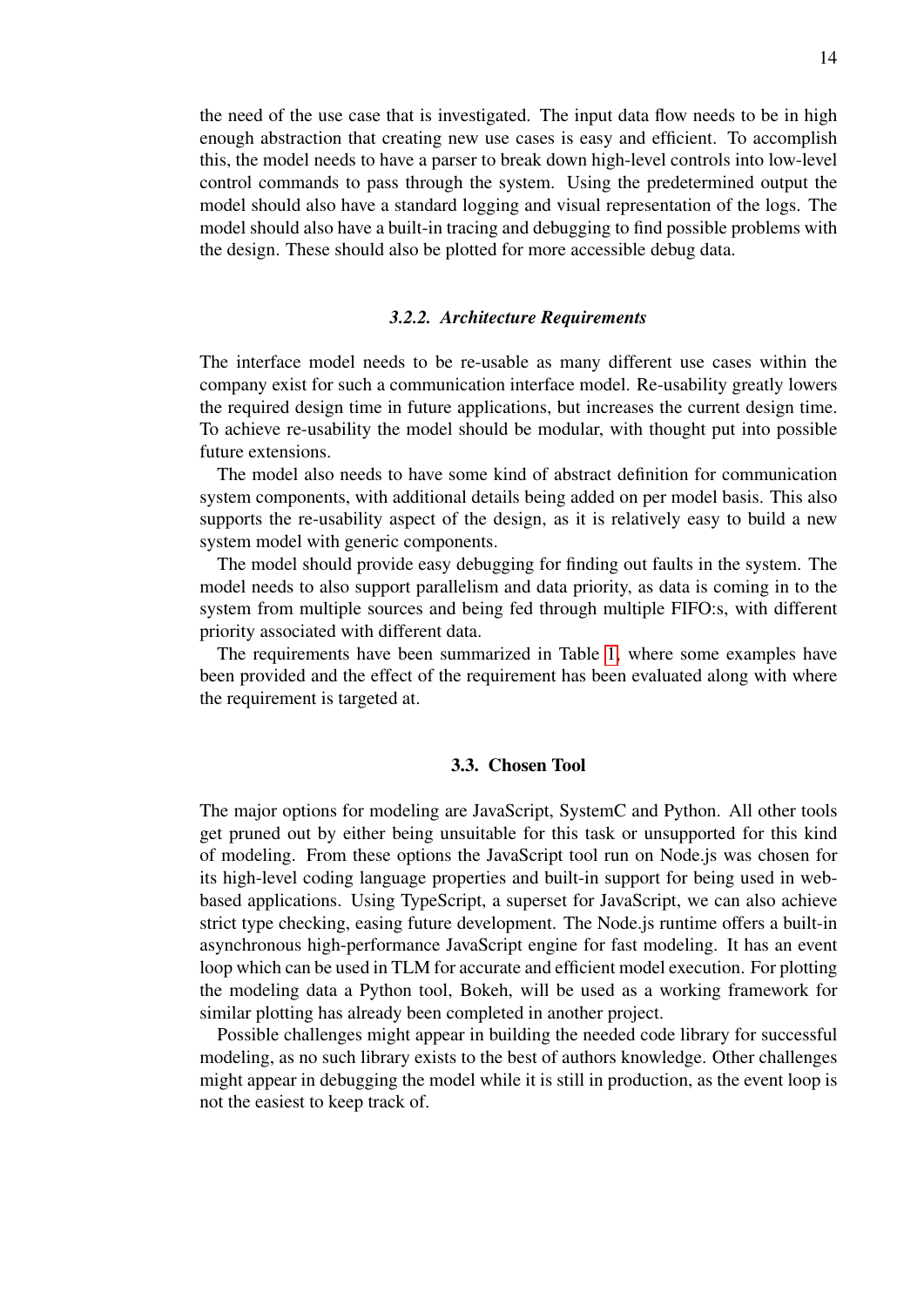<span id="page-14-2"></span>

| Requirement                  | Effect                                                                                           | Influences        |
|------------------------------|--------------------------------------------------------------------------------------------------|-------------------|
| Support for web applications | Easier<br>integration<br>into<br>existing web framework                                          | Modeling language |
| Strict types                 | Simplifies model design                                                                          | Modeling language |
| Parallelism                  | Support for parallel data<br>input from multiple sources                                         | Architecture      |
| Re-usable                    | Assists future development                                                                       | Model             |
| Abstract component modules   | Assists scalability                                                                              | Model             |
| Static parameters            | changeable<br>Provides<br>system parameters<br>such<br>as clock frequency, assists<br><b>DSE</b> | Model             |
| Power consumption            | Estimates system power<br>consumption,<br>assists<br>in<br><b>DSE</b>                            | Model             |
| Throughput                   | Estimates<br>system<br>throughput,<br>assists<br>in<br><b>DSE</b>                                | Model             |
| Latency                      | Estimates<br>data latency<br>through the link, assists in<br><b>DSE</b>                          | Model             |
| Priority handling            | Support for prioritized data<br>in FIFO:s                                                        | <b>FIFO</b>       |
| Intuitive input and output   | Assists future developers in<br>using the model                                                  | Input and output  |
| High abstraction for input   | Assists crafting different<br>use cases                                                          | Input             |
| Plotting for output          | Visualizes output, easier<br>interpretation of<br>output<br>data                                 | Output            |
| Built in tracing to modules  | Module states at given<br>times<br>known,<br>easier<br>debugging                                 | Every module      |
| Plotting the traces          | Visualizes module<br>states<br>at given times,<br>easier<br>interpretation.                      | Every module      |

Table 1. Model requirements and their effects.

### 3.4. High-Level Architecture and Design of the Tool

#### *3.4.1. Architecture Overview*

<span id="page-14-1"></span><span id="page-14-0"></span>The model contains several general modules: source, FIFO, sink, element and plotting. Source is a general module for incoming data, which represents data coming in from other blocks. It feeds data into system at times defined in the parsed version of use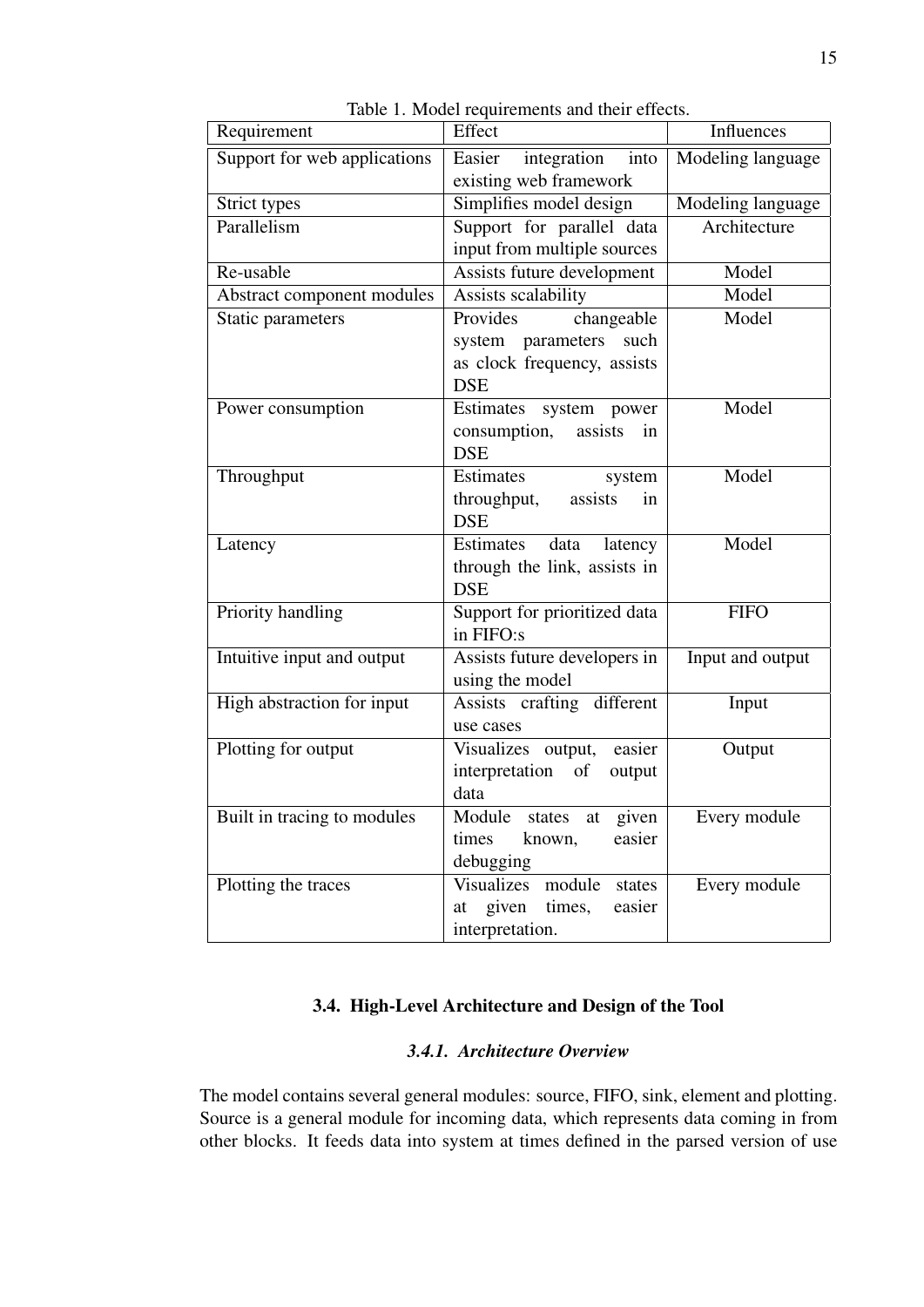case data. General FIFO module mimics the nature of real FIFO memory elements and it is used to handle different priority data coming from different instances of source elements, to control and regulate the data flow through the system. Sink module is an endpoint, where data is accumulated to store in an output file. The general element module is for adding different behavioral properties to the system. It provides the actual functionality of the behavior from the communication interface. Plotting module provides visual output of its input.



Figure 9. Model description.

#### *3.4.2. System Interfaces*

<span id="page-15-0"></span>The model will take in a file where events are defined at the systems required accuracy, and system parameters, which define event sizes and different system properties. The model then provides the needed FIFO depth at different use cases, the throughput of the system, and the total overhead in the system. Event input is implemented as 3 files: One for high-level use case specification with time accurate control specification, one for defining control command contents and priority, and one for defining control command sizes and contents. These are then parsed to create an input event list, with the size of control command inputs and the time of the input. Then the input data is processed through FIFO:s and the link, keeping track of link utilization and contents and FIFO contents. These attributes are mapped into output files and throughput is estimated from this data. The output file will be visualized using the Python plotting library Bokeh.

The model may also interact with external C/C++ addons, which may include code intended to be run on the actual application. This interaction takes place inside the general modules, and is used to bring the model closer to the application.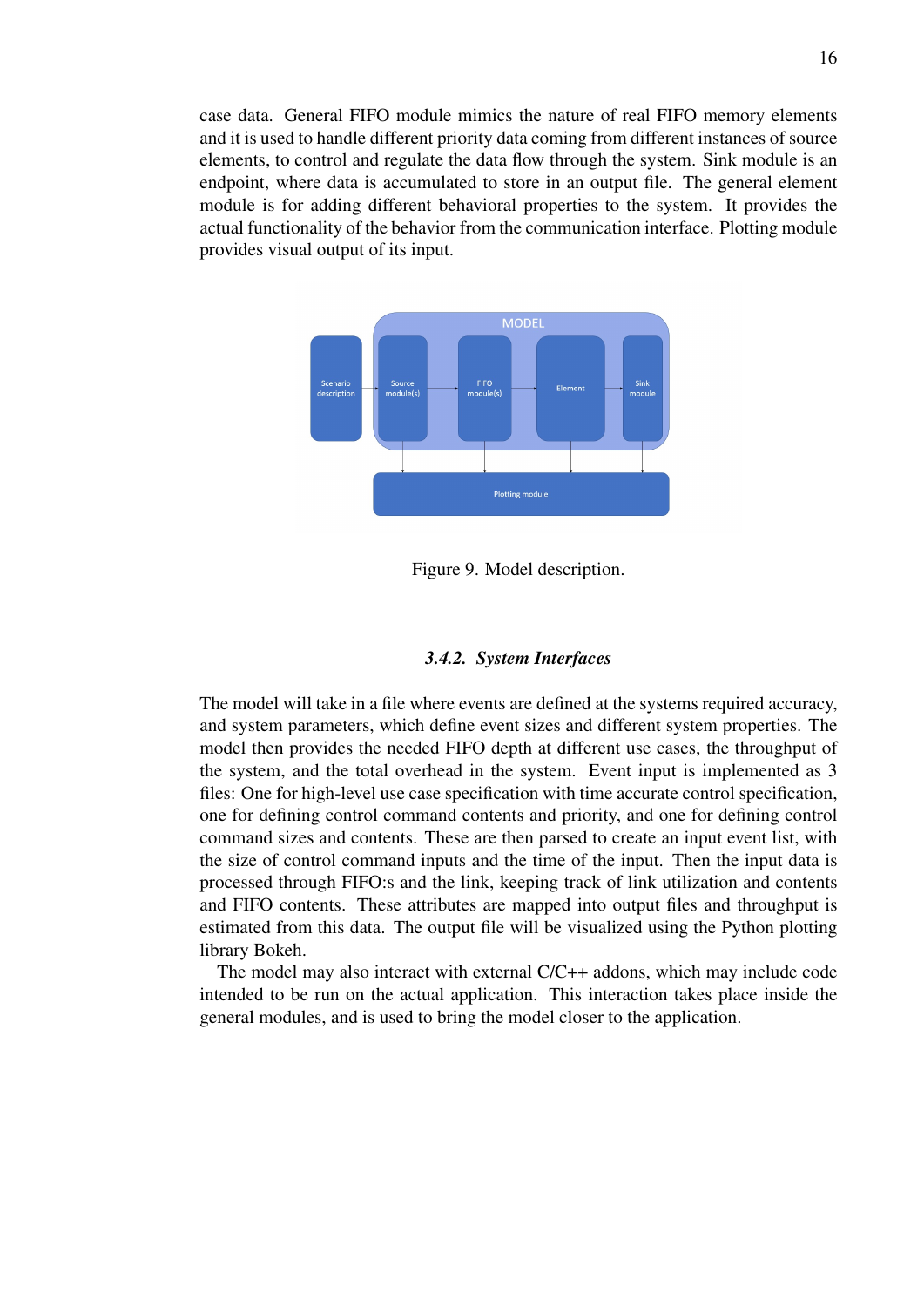#### 3.5. Submodule Design

<span id="page-16-0"></span>The system will have general hardware (HW) blocks comprising of general code modules with details being added when needed. A more specific look into submodule design is offered below.

#### *3.5.1. Source*

<span id="page-16-1"></span>Whenever a new control command is due to the system the source submodule handles notifying the central event loop of incoming data, which handles that the transaction begins at the correct time in the model. In the setup phase, source submodule is fed a data object list containing all the control commands it will pass into the system as it progresses. While the system runs, the module passes on data objects containing the control commands, but only when it is the correct time to feed the data. Regarding the source submodule, system parameters are the control command sizes passed in to the source.

#### *3.5.2. FIFO*

<span id="page-16-2"></span>FIFO submodules task is handling incoming data and feeding it forwards in the right order. It also logs its state. This submodule is fed data objects, which it releases into the system when the system is ready to receive data. The data objects have priority, which affects the order in which control commands are fed into the system. System level parameter inside this submodule is the priority handling, which can be modified for different priority algorithms. The submodule produces a suggested FIFO size based on its utilization.

#### *3.5.3. Sink*

<span id="page-16-3"></span>Sink submodules task is being a clear endpoint for the data flow and logging the data that reaches the end. This submodule is fed data objects and it accumulates them until the model is finished, then it outputs them into a file for easy handling.

#### *3.5.4. Element*

<span id="page-16-4"></span>The general element submodule handles the actual behavior of the communication interface part of the system, with payload building and other methods describing the interface. Element submodule is fed different data objects, which it might alter and log. Then it forwards a data object with a form described in the setup phase of the system.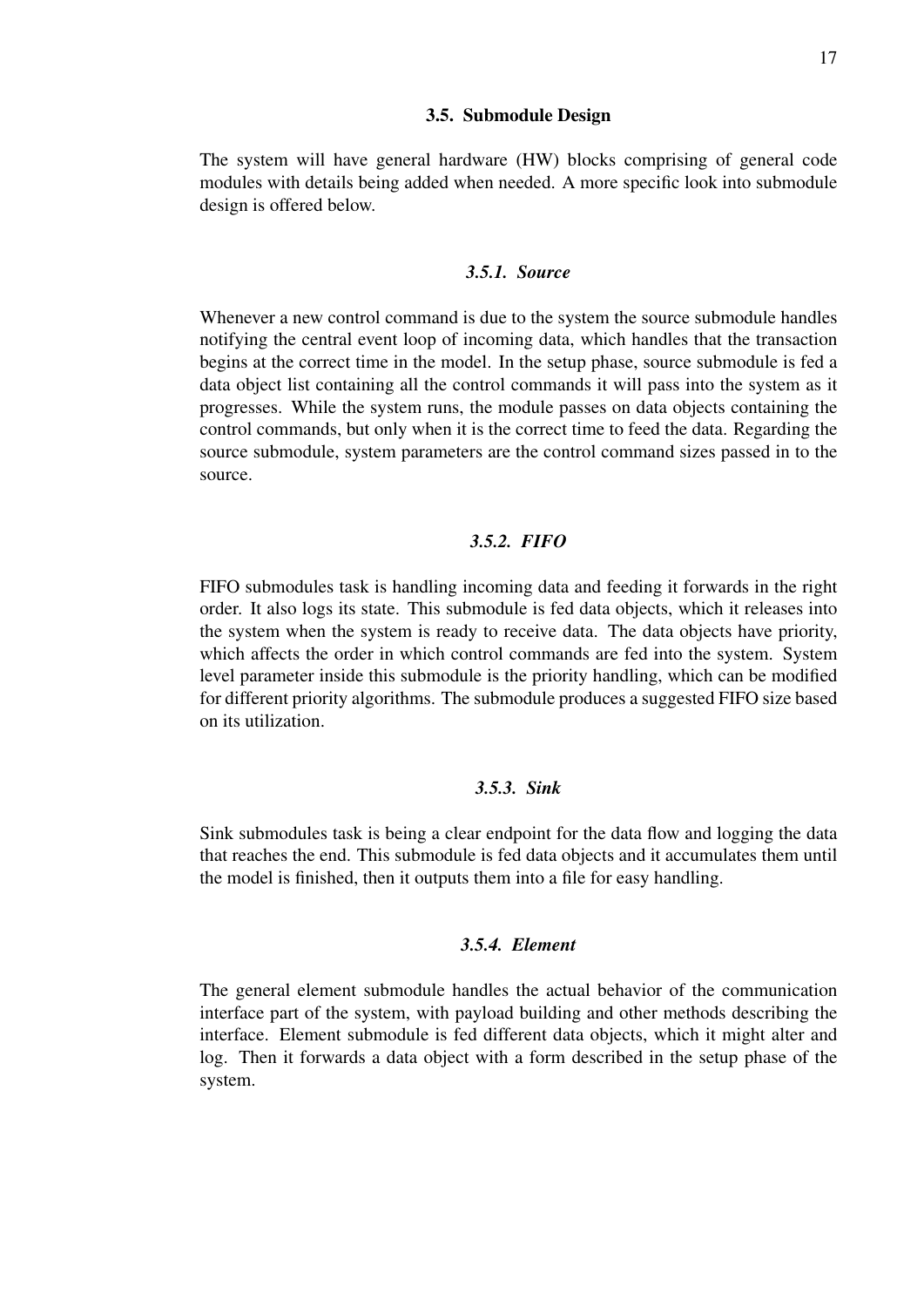## *3.5.5. Plotting*

<span id="page-17-0"></span>Plotting module consists of the Bokeh plotting framework. It visualizes the output files produced by other submodules. The plots can be customized and the framework is scalable to even larger data amounts.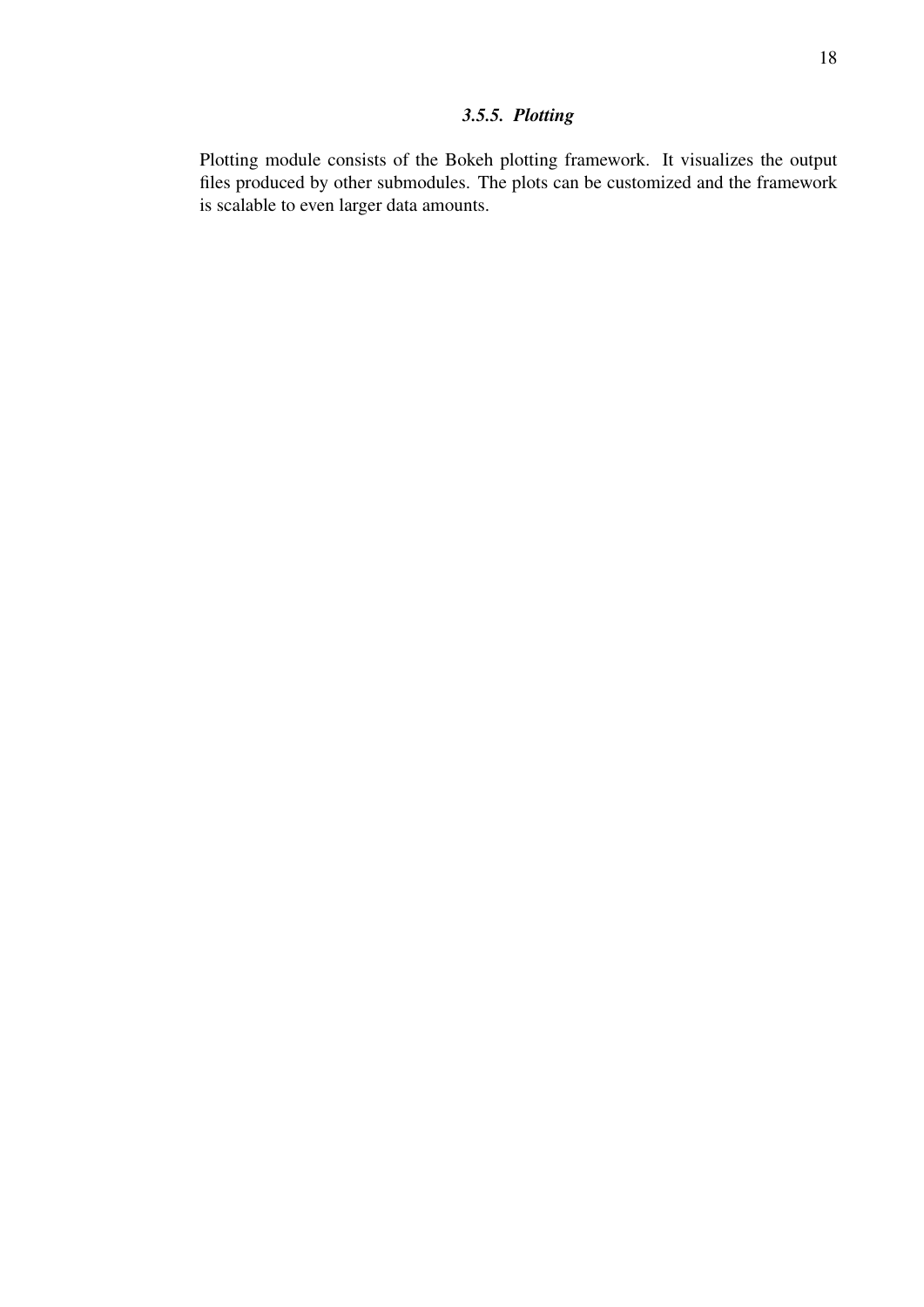#### 4. DISCUSSION

<span id="page-18-0"></span>Using JavaScript with the Node.js runtime allows for more flexible modeling, but lacks some needed infrastructure for modeling. Creating a working arbitrator for the transactions proved to be a challenge, but a proof-of-work for event based modeling on JavaScript was successfully created. The system performance was appropriate with a test scenario and the model was able to produce realistic plots in the scenario.

Still some planned features are missing from the proof-of-work model. The logging from each submodule is yet to be implemented and FIFO priority algorithm has some problems. Difficulties with the arbitrator encouraged searching solutions elsewhere, and the model could have most likely been successfully completed with SystemC if it would have proved to be impossible to be successful with JavaScript.

With the proof-of-work JavaScript model we have proven that more detailed models of the company's SoC communication interfaces can be modeled using JavaScript. This can also be extended and modified to cover other similar modeling use cases with the same DSE problems. The plots created by the proof of work model Figure [10](#page-18-1) visualize clearly the utilization of different FIFO:s and the link.

<span id="page-18-1"></span>

Figure 10. FIFO utilization plots.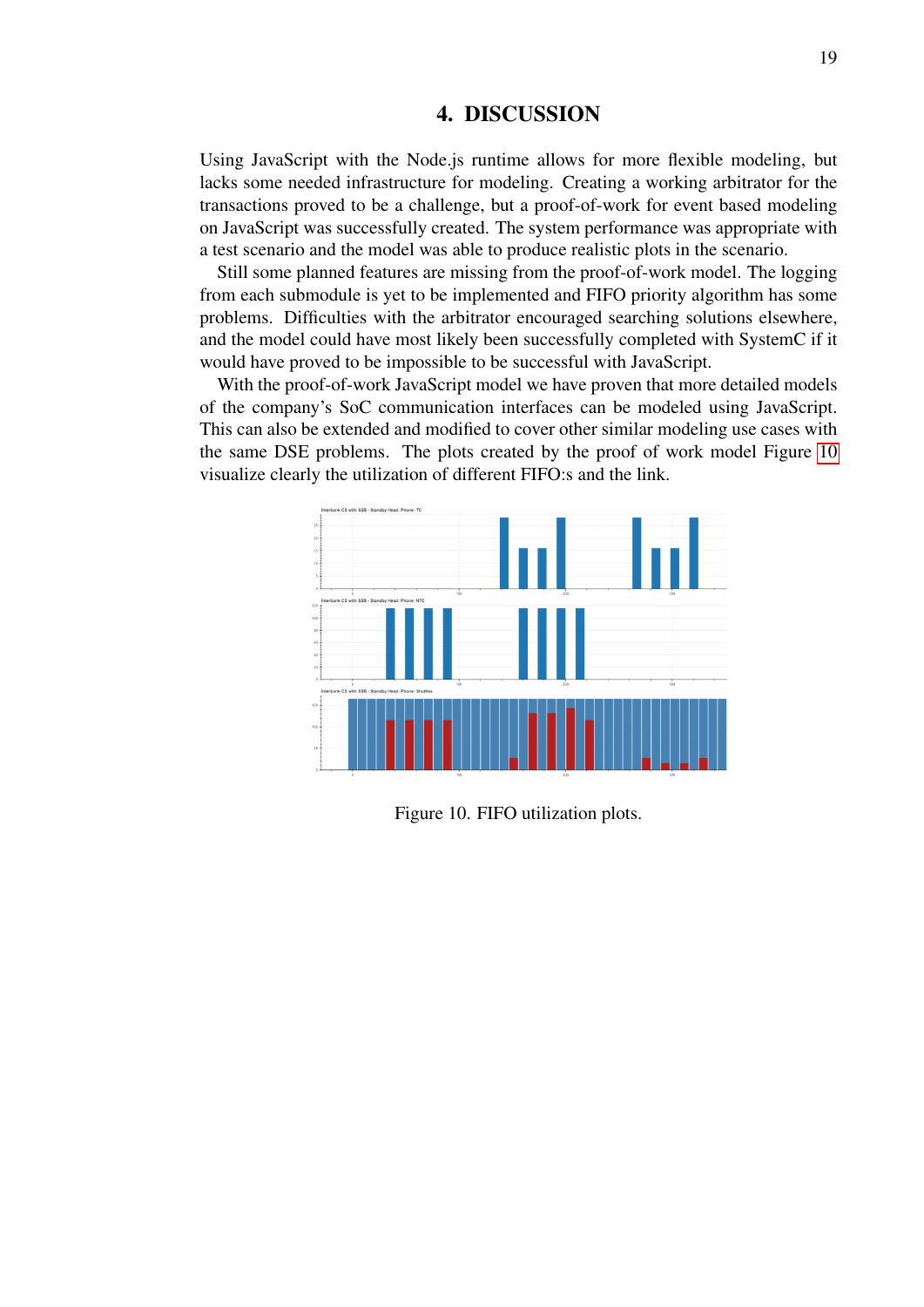#### 5. SUMMARY

<span id="page-19-0"></span>This thesis presented the basics of SoC:s and TLM and explored a solution for a DSE problem for a company using TLM. Using TLM reduces the amount of labour required for a realistic model of a communication system, by abstracting the transaction as simple function calls and ignoring the unnecessary details in the system.

The target for this thesis was to study different options and exploring a solution for creating a model to a company's SoC communication interface. The model was implemented with JavaScript and a test scenario was successfully run on the model. Re-usability of the tool in different similar SoC communication interfaces also played a major part in the design, and modeling in the future is moving towards using previous modeling as much as possible and only changing details with minimum modifications.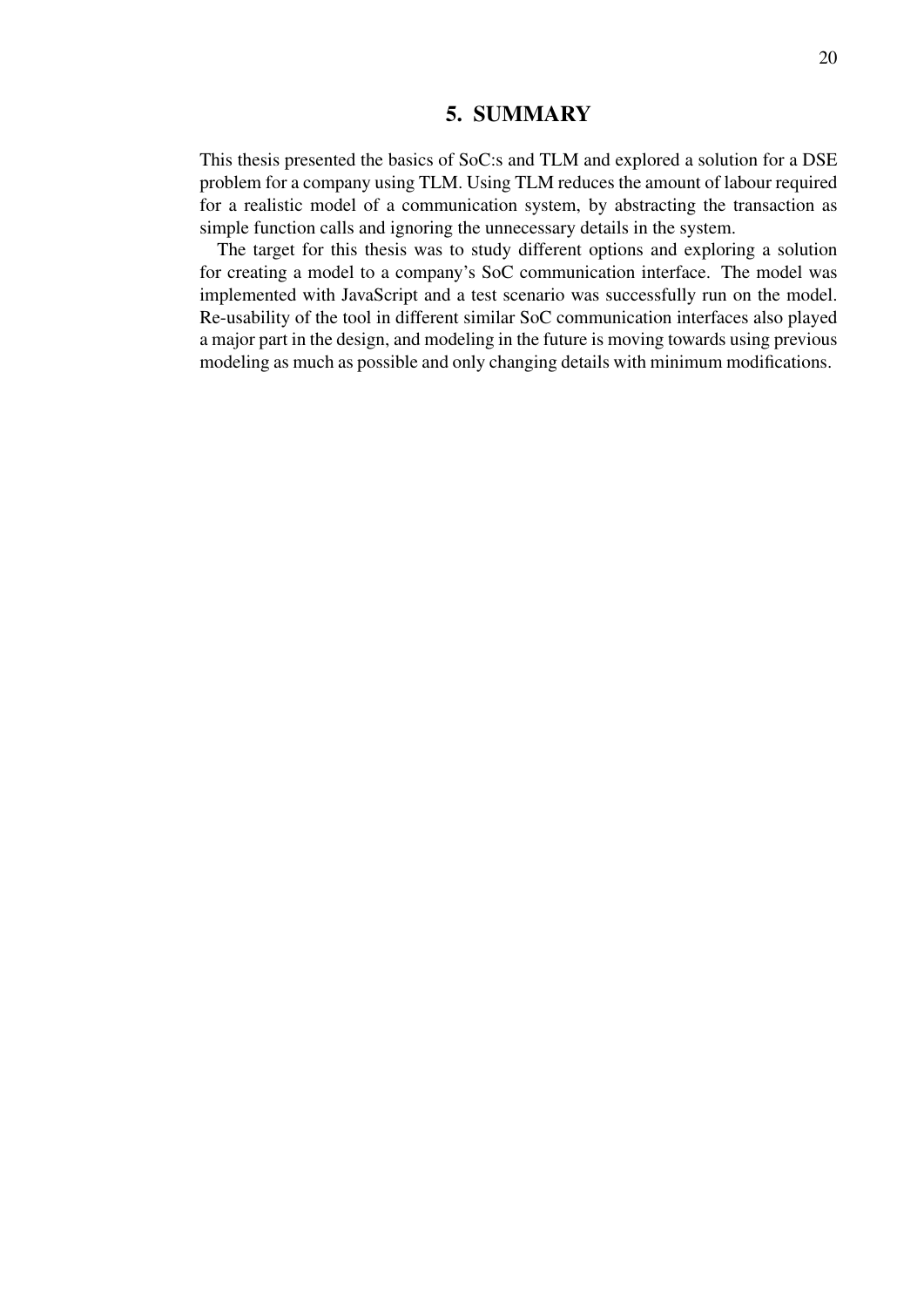#### 6. REFERENCES

- <span id="page-20-1"></span><span id="page-20-0"></span>[1] Grant M., Brian B. & Andrew P. (2007) ESL Design and Verification : A Prescription for Electronic System Level Methodology. The Morgan Kaufmann Series in Systems on Silicon, Morgan Kaufmann.
- <span id="page-20-2"></span>[2] Black D.C. (2010) Systemc: From the ground up. Springer.
- <span id="page-20-3"></span>[3] Cai L., Verma S. & Gajski D. (2003), Comparison of specc and systemc languages for system design.
- <span id="page-20-4"></span>[4] Mishra S., Singh N.K. & Rousseau V. (2016) System on chip interfaces for low power design. Elsevier, Waltham, MA, 410 p. Description based upon print version of record.
- <span id="page-20-5"></span>[5] Forstner P. (1999), Fifo architecture, functions, and applications.
- <span id="page-20-6"></span>[6] Da (1984) Chapter 9 data communication interfaces. In: R.R. Smardzewski (ed.) Yes, Data Handling in Science and Technology, vol. 1, Elsevier, pp. 223–246.
- <span id="page-20-7"></span>[7] Null L. (2015) The essentials of computer organization and architecture, fourth edition. Jones and Bartlett Learning © 2015.
- <span id="page-20-8"></span>[8] Frenzel L.E. (2016) Handbook of Serial Communications Interfaces: A Comprehensive Compendium of Serial Digital Input/Output (I/o) Standards. Elsevier.
- <span id="page-20-9"></span>[9] Rowson J. & Sangiovanni-Vincentelli A. (1997) Interface-based design. Proceedings of the 34th Design Automation Conference .
- <span id="page-20-10"></span>[10] Systemc. URL: [https://www.accellera.org/community/](https://www.accellera.org/community/systemc/about-systemc) [systemc/about-systemc](https://www.accellera.org/community/systemc/about-systemc) About SystemC. Accessed 9.2.2021.
- <span id="page-20-11"></span>[11] Bailey B. (2015), Is systemc broken? URL: [https://semiengineering.](https://semiengineering.com/is-systemc-broken/) [com/is-systemc-broken/](https://semiengineering.com/is-systemc-broken/).
- <span id="page-20-12"></span>[12] (2019) IEEE Standard for VHDL Language Reference Manual. URL: [https:](https://standards.ieee.org/standard/1076-2019.html) [//standards.ieee.org/standard/1076-2019.html](https://standards.ieee.org/standard/1076-2019.html).
- <span id="page-20-13"></span>[13] Sysml. URL: <https://sysml.org/> SysML Open Source Project. Accessed 9.2.2021.
- <span id="page-20-14"></span>[14] Apvrille L., Muhammad W., Ameur-Boulifa R., Coudert S. & Pacalet R. (2006) A uml-based environment for system design space exploration. In: 2006 13th IEEE International Conference on Electronics, Circuits and Systems, pp. 1272–1275.
- <span id="page-20-15"></span>[15] (2017), Ieee standard for universal verification methodology language reference manual.
- <span id="page-20-16"></span>[16] Rich D.I. (2003), The evolution of systemverilog.